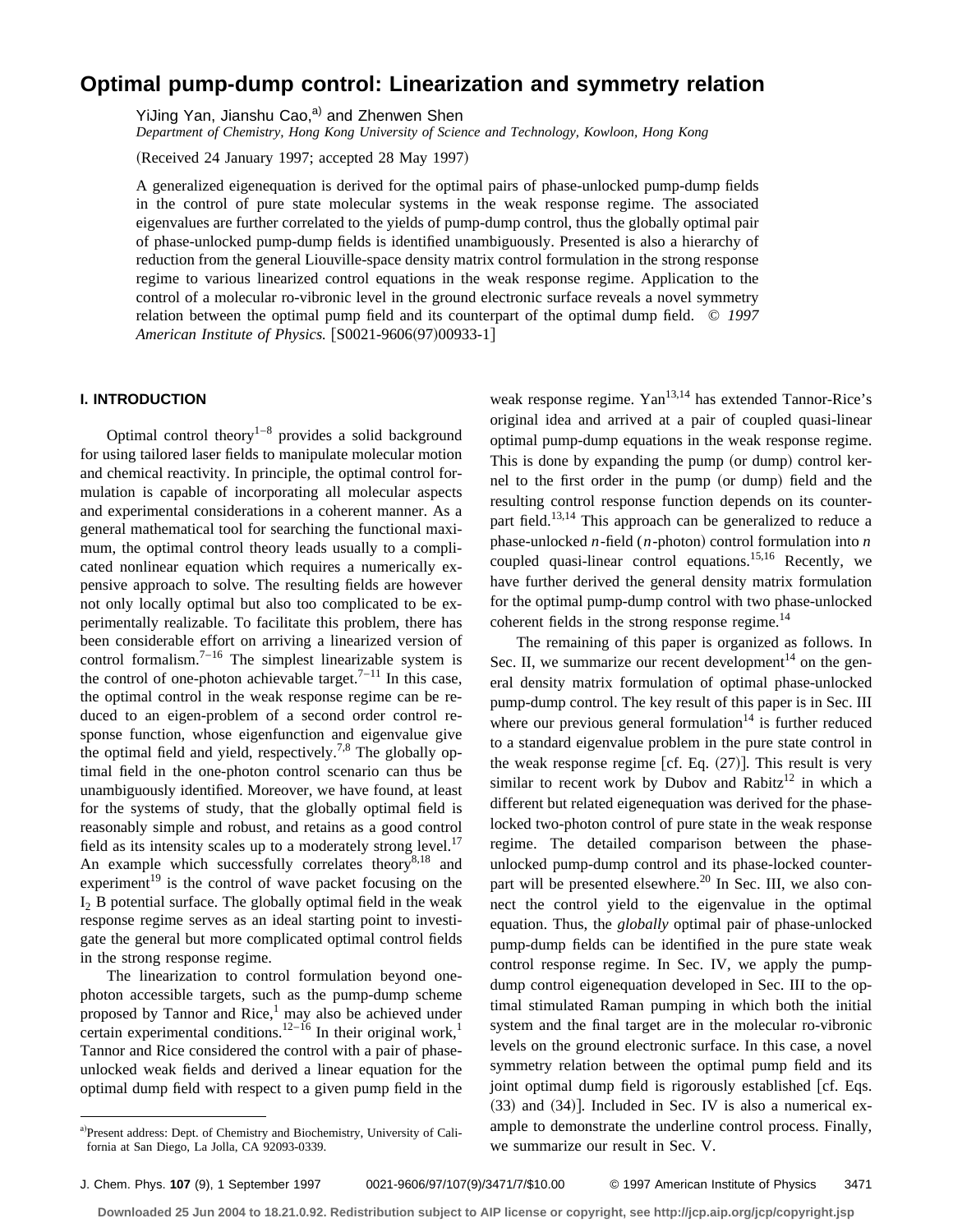# **II. GENERAL THEORY OF OPTIMAL PUMP-DUMP CONTROL**

In this section, we shall present the general formulation, developed in Ref. 14, for the optimal phase-unlocked pumpdump control of a molecular system involving two electronic surfaces, the ground *g* and an excited *e*. The molecular Hamiltonian is assumed to be the form of  $H = H_e|g\rangle\langle g| + H_e|e\rangle\langle e|$ . The total Hamiltonian in the presence of a pair of pump-dump fields,  $E(t;\theta)=E_1(t)+e^{-i\theta}E_2(t)$  that is locked at the specific relative phase  $\theta = \theta_2 - \theta_1$ , is given by

$$
H_T(t; \theta) = H - D_+ E(t; \theta) - D_- E^*(t; \theta).
$$
 (1)

Here, we adopted the electronic rotating wave approximation.<sup>14</sup> In the above equation,  $D_{+} = \mu |e\rangle\langle g|$  and  $D_{-} = D_{+}^{\dagger} = \mu |g\rangle\langle e|$  are two components of electronic transition dipoles. As  $D_+|g\rangle = \mu|e\rangle, D_-|e\rangle = \mu|g\rangle$  and  $D_{+}|e\rangle = D_{-}|g\rangle = 0$ , these two transition dipole components can also be viewed as the exciton creation and annihilation operators, respectively. In the following derivation, we shall introduce the auxiliary Liouville-space dipole operators,  $\mathcal{D}_{\pm}^{l,r}$ , defined by their action on an arbitrary operator  $\hat{O}$  as<sup>14</sup>

$$
\mathscr{D}_{\pm}^{l} \hat{O} \equiv D_{\pm} \hat{O}, \tag{2a}
$$

$$
\mathcal{D}'_{\pm}\hat{O} \equiv -\hat{O}D_{\pm}.
$$
 (2b)

Physically,  $\mathscr{D}_{+}^{l}$  (or  $\mathscr{D}_{-}^{r}$ ) and  $\mathscr{D}_{-}^{l}$  (or  $\mathscr{D}_{+}^{r}$ ) are responsible for the electronic pumping and dumping, respectively, from the ket (or bra) side. The control target, which can generally be represented by an operator  $\hat{A}$ , is chosen to be a certain nuclear dynamic event in the ground electronic state. The goal of control is to find the optimal phase-unlocked pair of pump-dump fields,  ${E_1, E_2}$ , so that they maximize the expectation value of the target  $\hat{A}$  at a given target time  $t_f$ ,

$$
A(t_f) = \langle \operatorname{Tr}[\hat{A}\rho_T(t_f;\theta)] \rangle = \langle \operatorname{Tr}[\hat{A}\mathcal{G}_T(t_f,t_0;\theta)\rho(t_0) \rangle, \tag{3}
$$

under certain experimental constraints that will further be specified in the following. In Eq. (3),  $\mathcal{G}_T(\tau, t_0; \theta)$  is the Liouville-space propagator associating with the total Hamiltonian  $H_T(t;\theta)$  [Eq. (1)] in the presence of  $\theta$  phase-locked pump-dump fields; Tr denotes the trace over both the electronic and nuclear degrees of freedom in the molecular system, while  $\langle \cdots \rangle$  stands for the statistic average over the random distribution of relative phase  $\theta$  between the pump and the dump fields.

In this paper, we shall consider the optimal pump-dump control under the following three constraints. The first one is the phase-unlocked experimental condition as stated earlier, in which  $\theta$  is assumed to be an evenly distributed random variable within  $[0,2\pi)$ . The second constraint is that the roles of  $E_1$  and  $E_2$  in their interactions with the optical medium can be distinct as pump and dump, respectively. This is the conventional pump-dump control scenario in which the power spectra of the two fields are separated away from each other. In this case, the phase-lock may be neither experimentally easy nor physically important to the control of target dynamics. The third constraint is the requirement of the finite incident energy from each of the fields,  $j=1$  and 2,

$$
I_j = \int_{t_0}^{t_f} d\tau |E_j(\tau)|^2.
$$
 (4)

Under these three constraints, we have derived<sup>14</sup> the following general coupled self-consistent control equations:

$$
K_j(\tau; t_f) = \lambda_j E_j(\tau); \text{ with } j = 1 \text{ and } 2,
$$
 (5)

for a pair of optimal pump-dump fields  ${E_1, E_2}$ . In Eq. (5),  $\tau \in [t_0, t_f]$  and  $\lambda_i$  is a Lagrange multiplier for the finite incident energy constraint in Eq.  $(4)$ . The inclusion of two independent Lagrange multipliers,  $\lambda_1$  and  $\lambda_2$ , is consistent with the condition of the complete random phase  $\theta$ . The key quantities in Eq.  $(5)$  are the pump control kernel  $K_1$  and the dump control kernel  $K_2$ . They are formally given by<sup>14</sup>

$$
K_1(\tau; t_f) = \langle (i/\hbar) \operatorname{Tr}[\hat{A}_T(\tau; t_f, \theta) \mathcal{D}^T \rho_T(\tau; \theta)] \rangle
$$
  
=  $\langle K_+^*(\tau; t_f, \theta) \rangle$ , (6a)

$$
K_2(\tau; t_f) = \langle (i/\hbar) \operatorname{Tr}[\hat{A}_T(\tau; t_f, \theta) \mathcal{D}^{\perp} \rho_T(\tau; \theta)] e^{i\theta} \rangle
$$
  
=  $\langle K_-(\tau; t_f, \theta) e^{i\theta} \rangle$ . (6b)

Recall that the auxiliary Liouville-space dipole operators,  $\mathscr{D}$   $\mathscr{D}$  and  $\mathscr{D}$   $\mathscr{D}$  [Eq. (2)], are responsible for the pump and the dump processes respectively. Similarly, the control kernels,  $K_1$  and  $K_2$  [Eq. (6)], are for the pump control and the dump control processes, respectively.  $K_+(\tau;t_f,\theta)$ , defined in the second identities in Eq.  $(6)$ , are the two components of theconventional single-field (or phase-locked) control kernel.<sup>7,14,17</sup> They can be equivalently recast in terms of Hilbert-space operators only:  $7,14,17$  [cf. Eqs. (2) and (6)]

$$
K_{\pm}(\tau;t_f,\theta) = (i/\hbar) \text{Tr}[\hat{A}_T(\tau;t_f,\theta)D_{\pm}\rho_T(\tau;\theta)].\tag{7}
$$

In Eqs. (6) and (7),  $\rho_T(\tau;\theta) \equiv \mathcal{G}_T(\tau,t_0;\theta)\rho(t_0)$  is the density matrix propagated forward from the initial  $t_0$  to  $\tau$ , while  $\hat{A}_T(\tau; t_f \theta) = \hat{A} \mathcal{G}_T(t_f, \tau; \theta) = \mathcal{G}_T(\tau; t_f; \theta) \hat{A}$  is the target operator propagated backward from the final  $t_f$  to  $\tau$ . Since the propagator is controlled by the total Hamiltonian  $H_T(t, \theta)$ which depends on both the pump  $E_1$  and the probe  $E_2$  fields, the control kernel  $K_i$  [Eq. (6)] will also be functional of both control fields. The control equations in Eq.  $(5)$  with  $j=1$  and 2 should therefore be solved jointly and iteratively. The resulting pump-dump fields are only locally optimal and are often also too complicated and unrobust to be experimentally realizable.

The simplest linearized version of Eq.  $(5)$  can be obtained by considering the optimal control in either the weak pump or/and the weak dump response regime.<sup>13,14</sup> This can be done by considering, at any given  $E_k \neq E_j$ , the perturbative expansion of the control kernel  $K_i$  [Eq.  $(6)$ ] to the first order in the control field  $E_i$ . In this case, Eq.  $(5)$  reduces to the following form:  $13,14$ 

$$
\int_{t_0}^{t_f} d\tau' M_j(\tau, \tau'; \{E_k\}) E_j(\tau') = \lambda_j E_j(\tau); \text{ with } j \neq k = 1, 2.
$$
\n(8)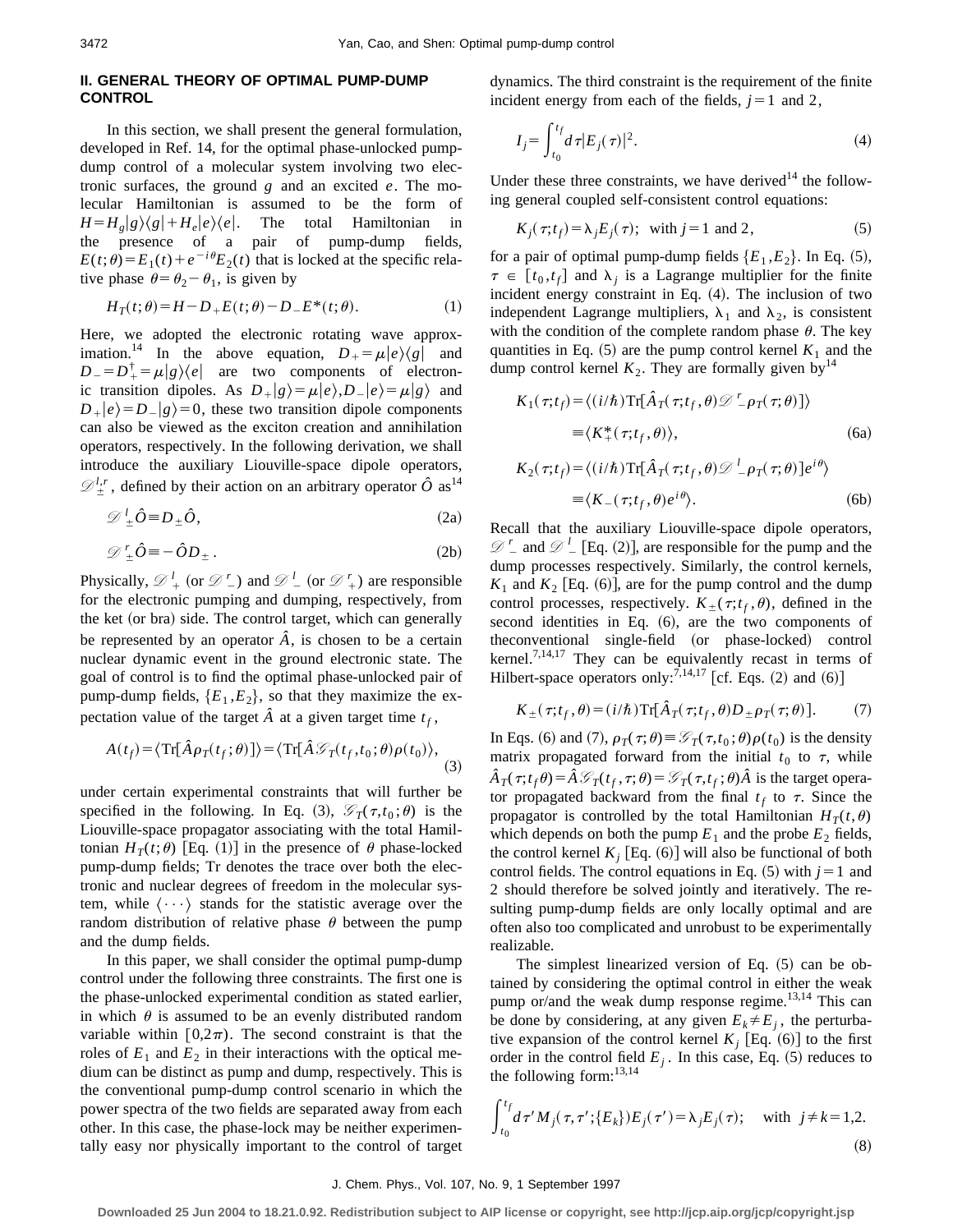In Eq. (8), the  $E_k$ -dressed control response function  $M_i$  is Hermitian with respect to their two time arguments and formally given by  $14 (\tau \geq \tau')$ 

$$
M_1(\tau, \tau'; \{E_2\})
$$
  
=  $M_1^*(\tau', \tau; \{E_2\})$   
=  $(i/\hbar)^2 \text{Tr}[\hat{A}_2(\tau; t_f) \mathcal{D}'_- \mathcal{G}_2(\tau, \tau') \mathcal{D}'_+ \rho_2(\tau')],$  (9a)

 $M_2(\tau, \tau'; \{E_1\})$ 

$$
= M_2^*(\tau', \tau; \{E_1\})
$$
  
=  $(i/\hbar)^2 \text{Tr}[\hat{A}_1(\tau; t_f) \mathcal{D}^L \mathcal{G}_1(\tau, \tau') \mathcal{D}^L + \rho_1(\tau')].$  (9b)

In these equations, the Green function  $\mathcal{G}_k(\tau,\tau')$  is defined by the molecular Hamiltonian in the presence of the external field  $E_k$  only,  $^{13,14}$ 

$$
H_k(t) = H - D_+ E_k(t) - D_- E_k^*(t). \tag{10}
$$

It also governs the forward propagated density matrix,  $\rho_k(\tau') = \mathcal{G}_k(\tau', t_0) \rho(t_0)$ , and the backward propagated target,  $\hat{A}_k(\tau; t_f) = \hat{A} \mathcal{G}_k(t_f, \tau) = \mathcal{G}_k(\tau, t_f) \hat{A}$ , in Eq. (9). In deriving Eq. (9), we included the random phase  $\theta$  average.<sup>14</sup> As a result, all the phase-sensitive terms that contain explicitly either two  $D_2$ 's or two  $D_+$ 's do not contribute to the control response function  $M_i$ . We have also made use of the condition that  $E_1$  and  $E_2$  are distinct for the pump and the dump, respectively, as they interact with the optimal medium.<sup>14</sup> Therefore,  $M_1$  [Eq. (9a)] that contains  $\mathcal{D}_+^l$  and  $\mathcal{D}_-^r$  describes the second-order pump response in which both the ket and the bra are excited by the  $E_1$  field [cf. Eq. (2)]. Similarly,  $M_2$  [Eq. (9b)] that contains  $\mathcal{D}'_+$  and  $\mathcal{D}'_-$  describes the second-order dumping process in which both the ket and bra are de-excited by the  $E_2$  field. In fact,  $M_i$  is the  $E_k$ -dressed molecular response function for the control expectation value  $A(t_f)$  [cf. Eq. (3)] to the second order in the  $E_j$  field. That is,  $13,14$ 

$$
A_j^{(2)}(t_f) = \int_{t_0}^{t_f} d\tau \int_{t_0}^{t_f} d\tau' M_j(\tau, \tau'; \{E_k\}) E_j^*(\tau) E_j(\tau').
$$
\n(11)

Substituting Eqs.  $(4)$  and  $(8)$  into Eq.  $(11)$ , we obtain  $A_j^{(2)}(t_f) = \lambda_j I_j$ . The eigenvalue  $\lambda_1$  in Eq. (8) is therefore the optimal pump control yield  $A_1^{(2)}(t_f)$  with respect to the incident weak pump energy  $I_1$  at the given dump field  $E_2$ . Similarly, the eigenvalue  $\lambda_2$  is the weak dump control yield at the given pump field. We can therefore identify,  $13,14$  for any given  $E_k \neq E_j$ , the globally optimal weak  $E_j$  control field as the eigenfunction of Eq.  $(8)$  that corresponds to the largest eigenvalue  $\lambda_i$ . The above analysis is based on the viewpoint of single-photon pump  ${\rm (dump)}$  control<sup>7</sup> in the presence of an arbitrary given dump  $(pump)$  field.<sup>13,14</sup> In order to find the optimal pair of pump-dump fields  ${E_1, E_2}$ , Eq. (8) with  $j=1$  and 2 should be solved jointly and iteratively.<sup>14</sup> In this case, both fields should also be retained in the weak response regime. At each step of the iteration, the globally optimal field  $E_i$  can be obtained with respect to the given counterpart field  $E_k \neq E_j$ . However, whether the globally optimal pair of pump-dump field  ${E_1, E_2}$  can be obtained or not is yet to be identified. In the next section, we shall consider the control of pure state systems in which the globally optimal pair of pump-dump fields can be identified unambiguously in the weak response regime.

## **III. PUMP-DUMP CONTROL OF PURE STATE SYSTEMS**

The general Liouville space control formulation presented in the previous section serves as the common background for quantum, classical and semiclassical numerical implementations. In this section, we shall use the Hilbert space dynamics and consider the pump-dump control in which both the initial system  $\rho(t_0)$  and the final target  $\hat{A}$  are in the pure states. Let us denote them as

$$
\rho(t_0) = |\psi(t_0)\rangle\langle\psi(t_0)|,\tag{12a}
$$

$$
\hat{A} = |\phi\rangle\langle\phi|.\tag{12b}
$$

For completeness, we shall start with the general control kernels,  $K_1$  and  $K_2$  [Eq. (6)] in the strong response regime. For simplicity, let us focus on the auxiliary kernels,  $K_+(\tau;t_f,\theta)$  of Eq. (7). In the pure state case, the propagated density matrix and target in Eq. (7) at time  $\tau \in [t_0, t_f]$  are given by:

$$
\rho_T(\tau;\theta) = |\psi_T(\tau;\theta)\rangle \langle \psi_T(\tau;\theta)|,\tag{13a}
$$

$$
\hat{A}_T(\tau; t_f, \theta) = |\phi_T(\tau; t_f, \theta)\rangle \langle \phi_T(\tau; t_f, \theta)|. \tag{13b}
$$

Here,  $\psi_T(\tau;\theta) \equiv G_T(\tau,t_0;\theta) \psi(t_0)$  and  $\phi_T(\tau;t_f,\theta)$  $\equiv G_T(\tau,t_f;\theta)\phi$  are the forward propagated and the backward propagated Hilbert space wave functions for the system and the target, respectively. The Hilbert space time propagator,  $G_T(\tau, \tau'; \theta)$ , is governed by the total Hamiltonian  $H_T(t;\theta)$  of Eq. (1) at the given value of the relative phase  $\theta$ . Substituting Eq.  $(13)$  into Eq.  $(7)$ , we obtain<sup>14</sup>

$$
K_{\pm}(\tau;t_f,\theta) = c^*(t_f;\theta) f_T^{\pm}(\tau;t_f,\theta). \tag{14}
$$

Here,

$$
c(t_f; \theta) = \langle \phi | \psi_T(t_f; \theta) \rangle, \tag{15}
$$

is the amplitude of the target yield if the control is performed under the phase-locked pump-dump scenario, and

$$
f_T^{\pm}(\tau;t_f,\theta) = (i/\hbar)\langle\phi_T(\tau;t_f,\theta)|D_{\pm}|\psi_T(\tau;\theta)\rangle. \tag{16}
$$

The final phase-unlocked pure state control kernels,  $K_1$  and  $K_2$ , are then obtained by substituting Eq.  $(14)$  for Eq.  $(6)$ .

We now turn to the field-dressed control response function,  $M_i$  [Eq. (9)] in the weak pump or the weak dump response regime. In the pure state case, we have:  $[cf. Eq. (9)]$ 

$$
\rho_k(\tau') = |\psi(\tau'; \{E_k\})\rangle\langle\psi(\tau'; \{E_k\})|,\tag{17a}
$$

$$
\hat{A}_k(\tau;t_f) = |\phi(\tau;t_f,\{E_k\})\rangle\langle\phi(\tau;t_f,\{E_k\})|.
$$
 (17b)

Both the forward propagation in the system wave function  $\psi(\tau'; \{E_k\})$  and the backward propagation in the target  $\phi(\tau; t_f, \{E_k\})$  are governed by the  $E_k$ -dressed Hamiltonian  $H_k$  of Eq. (10). Substituting Eq. (17) into Eq. (9), and further

#### J. Chem. Phys., Vol. 107, No. 9, 1 September 1997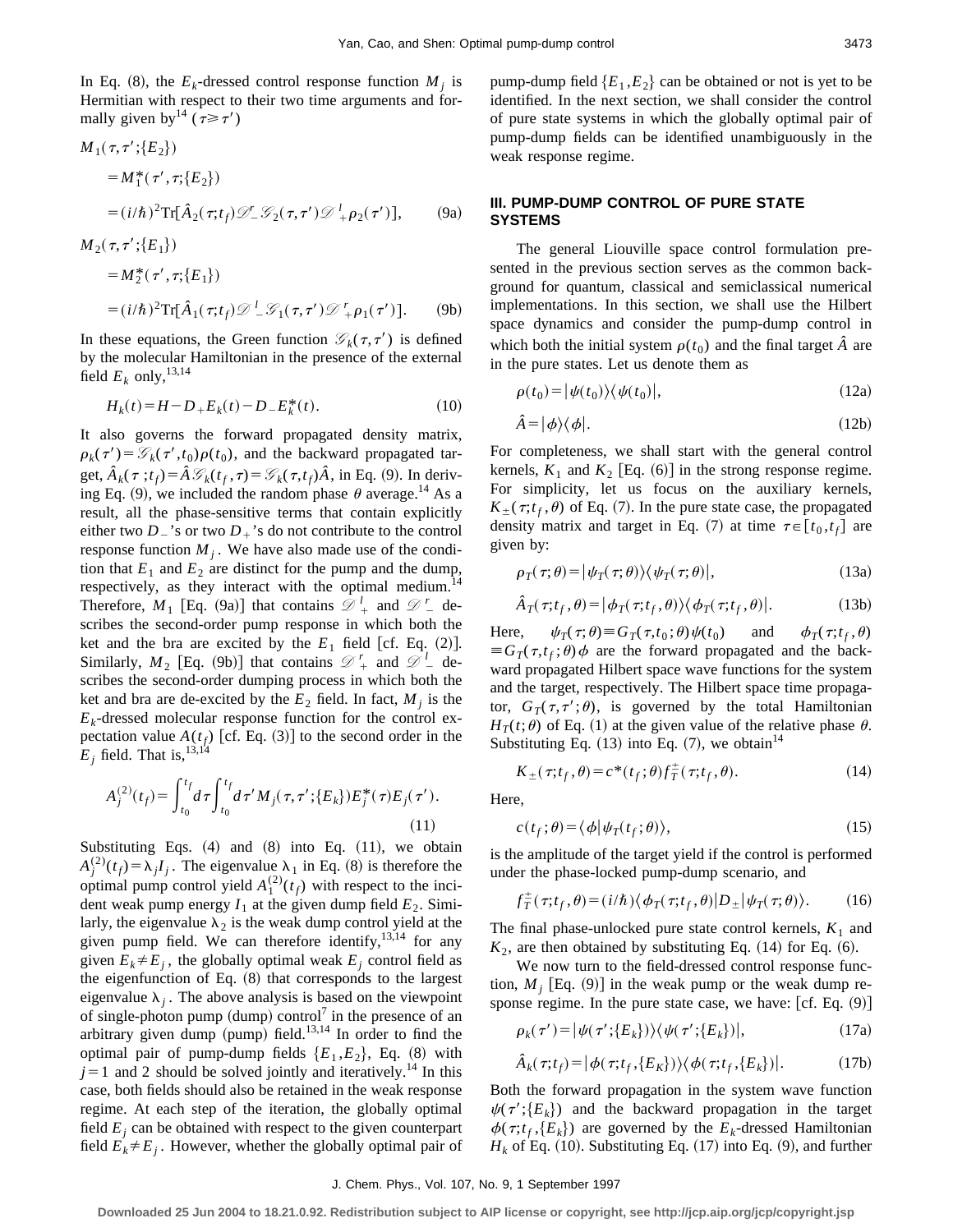making use of the definitions of Liouville-space operators,  $\mathscr{D}_{\pm}^{l,r}$  of Eq. (2) and  $\mathscr{G}_k(\tau,\tau')\hat{O} = G_k(\tau,\tau')\hat{O}G_k^{\dagger}(\tau,\tau')$ , we can arrive at the following equations: $14$ 

$$
M_1(\tau, \tau'; \{E_2\}) = f_+^*(\tau; t_f, \{E_2\}) f_+ (\tau'; t_f, \{E_2\}), \quad (18a)
$$

$$
M_2(\tau, \tau'; \{E_1\}) = f_-(\tau; t_f, \{E_1\}) f_-^*(\tau'; t_f, \{E_1\}). \quad (18b)
$$

Here,  $f_{\pm}$  has the similar form as  $f_{T}^{\pm}$  [Eq. (16)] and is given by

$$
f_{\pm}(\tau; t_f, \{E_k\}) = (i/\hbar) \langle \phi(\tau; t_f, \{E_k\}) | D_{\pm} | \psi(\tau; \{E_k\}) \rangle. \tag{19}
$$

Equation  $(18)$  describes the unique feature for the pure state pump-dump control case in which the field dressed-response function  $M_i$ , with two time variables can be factorized as a product of two single time variable functions. This feature greatly reduces the computational effort on the evaluation of the pump-dump control response function  $M_i$ . In the case of control a thermal equilibrium system, the right-hand-sides of Eq.  $(18)$  should include the Boltzmann canonical ensemble summation over all populated states. Upon substituting Eq.  $(18)$  into  $[Eq. (8)]$  and followed by applying the phaseunlocked condition that allows the removal of an arbitrary constant phase factor, we obtain the following two simplified control equations:<sup>14</sup>

$$
f_{+}^{*}(\tau;t_{f},\{E_{2}\}) = \lambda_{1}'E_{1}(\tau), \qquad (20a)
$$

$$
f_{-}(\tau; t_f, \{E_1\}) = \lambda_2' E_2(\tau). \tag{20b}
$$

The constant  $\lambda'_j$  in Eq. (20) relates to the original Lagrange multiplier, i.e. the eigenvalue  $\lambda_i$  in Eq. (8), as<sup>14</sup>

$$
\lambda_1' = \lambda_1 |\int_{t_0}^{t_f} d\tau' f_+(\tau'; t_f, \{E_2\}) E_1(\tau')|^{-1} = (\lambda_1 / I_1)^{1/2},
$$
\n(21a)

$$
\lambda_2' = \lambda_2 |\int_{t_0}^{t_f} d\tau' f_-^*(\tau'; t_f, \{E_1\}) E_1(\tau')|^{-1} = (\lambda_2 / I_2)^{1/2}.
$$
\n(21b)

The second identities in Eqs.  $(21)$  were obtained by making use of Eq.  $(20)$ , together with the definition of  $I_i$  in Eq.  $(4)$ for the total incident energy from the *j*th control field. A similar result to Eq.  $(20b)$  was previously derived by Tannor and Rice  $\lceil$  cf. Eq. (6) of Ref. 1 $\rceil$  using the perturbation expansion of  $f_{-}$  [cf. Eq. (19)] to the first order in the field  $E_1$ . In their original work, $\frac{1}{1}$  the dump field is optimized for a given weak pump field. Eq.  $(20)$  shows that the Tannor-Rice pumpdump scheme can be readily extended to a joint optimization of a pair of correlated optimal pump-dump fields.<sup>14</sup> As we discussed earlier, either Eq.  $(20a)$  or Eq.  $(20b)$  can be used independently to find the optimal weak field  $E_i$  in the presence of the given  $E_k \neq E_j$  with arbitrary form and intensity. This is done by propagating  $\psi(\tau;\{E_k\})$  forward and  $\phi(\tau;\{E_k\})$  backward respectively, followed by evaluating the dipole overlap to obtain  $f_{\pm}$  [Eq. (19)], and thus the optimal control field  $E_i$  [cf. Eq.  $(20)$ ].

To find the pair of optimal pump-dump fields, Eqs.  $(20a)$ and  $(20b)$  shall be solved jointly and iteratively.<sup>14</sup> By doing that we shall also retain both of the control fields in the weak response regimes. $^{14}$  Furthermore, the above analysis assures only that, at each step of iteration, the unique (therefore also the globally) optimal field  $E_i$  be obtained with respect to a given counterpart field  $E_k \neq E_i$ . However, whether the globally optimal pair of pump-dump field  ${E_1, E_2}$  can be obtained or not is yet to be identified.

In the following, we shall explicitly consider the weak pump-dump response regime and identify unambiguously the globally optimal pair of control fields in this case. To do this, we can start either with  $f_T^{\pm}$  [Eq. (16)] or  $f_{\pm}$  [Eq. (19)], followed by the explicit first order expansion of the relevant quantity to the field it depends on. The former approach<sup>20</sup> is similar to the one used by Dubov and Rabitz<sup>12</sup> where the phase-locked pump-dump control was considered. In this paper, let us consider the latter approach. By carrying out the trace over the electronic degrees freedom, followed by the perturbation expansion of the relevant Schrödinger wave functions to the lowest order in the control field, we can recast Eq.  $(19)$  in the following form:

$$
f_{+}(\tau; t_{f}, \{E_{2}\}) = (i/\hbar) \langle \phi_{e}(\tau; t_{f}, \{E_{2}\}) | \mu | \psi_{g}(\tau; \{E_{2}\}) \rangle
$$

$$
\approx (i/\hbar) \langle \phi_{e}^{(1)}(\tau; \{E_{2}\}) | \mu | \psi_{g}^{(0)}(\tau) \rangle
$$

$$
\equiv \int_{\tau}^{t_{f}} d\tau' B(\tau', \tau) E_{2}^{*}(\tau'), \qquad (22a)
$$

$$
f_{-}(\tau; t_{f}, \{E_{1}\}) = (i/\hbar) \langle \phi_{g}(\tau; t_{f}, \{E_{1}\}) | \mu | \psi_{e}(\tau; \{E_{1}\}) \rangle
$$

$$
\approx (i/\hbar) \langle \phi_{g}^{(0)}(\tau) | \mu | \psi_{e}^{(1)}(\tau; \{E_{1}\}) \rangle
$$

$$
\equiv \int_{t_{0}}^{\tau} d\tau' B(\tau, \tau') E_{1}(\tau'). \qquad (22b)
$$

Here,  $B(\tau, \tau')$  can be viewed as the Hilbert-space twophoton control response function, defined by  $(\tau \geq \tau')$ 

$$
B(\tau,\tau') = \langle \phi_g^{(0)}(\tau) | \hat{T}(\tau-\tau') | \psi_g^{(0)}(\tau') \rangle, \tag{23}
$$

with

$$
\hat{T}(t) \equiv (i/\hbar)^2 \mu e^{-iH_e t/\hbar} \mu,
$$
\n(24)

being the dipole transition operator. In Eq. (23),  $|\psi_g^{(0)}(\tau')\rangle = e^{-iH_g(\tau'-t_0)/\hbar}|\psi_g(t_0)\rangle$  is the free forward propagation of the initial system wave function, and  $\langle \phi_g^{(0)}(\tau) | = \langle \phi_g(t_f) | e^{-iH_g(t_f - \tau)/\hbar}$  the free backward propagation of the final target wave function in the ground electronic state. The final coupled eigenequations for a pair of optimal pump-dump control fields in the weak response regime can then be obtained by substituting Eq.  $(22)$  into Eq.  $(20)$ .

Before presenting the final eigenequations, we shall reexamine the physical meaning of the eigenvalue  $\lambda_j$ <sup>'</sup> [cf. Eq.  $(21)$ ] in the weak pump-dump response regime. Let us first introduce the joint yield for pump-dump control as

$$
\lambda^2 = y(t_f) \equiv \frac{A(t_f)}{I_1 I_2}.
$$
\n(25)

Since  $\lambda_i = A(t_f)/I_i$  corresponds to the optimal yield with respect to the weak  $E_j$  response regime in the presence of any given  $E_k \neq E_j$  field, the relation  $\lambda^2 = \lambda_1 / I_2 = \lambda_2 / I_1$  will be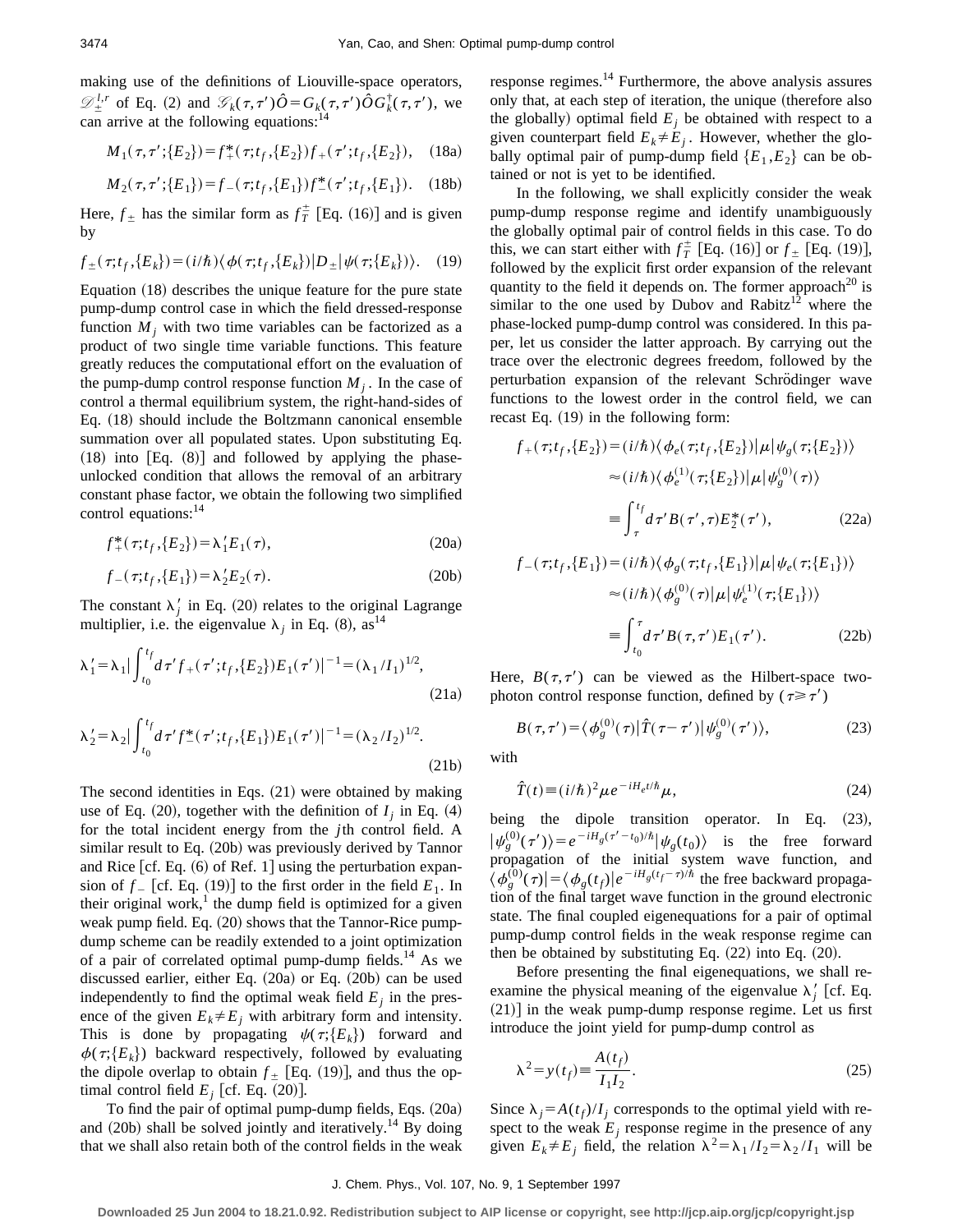valid for the joint optimal pair of weak pump-dump fields. Combined with Eq. (21), we have that  $\lambda'_1(I_1/I_2)^{1/2}$  $=\lambda_2'(I_2/I_1)^{1/2}=\lambda$ . In the weak pump-dump response regime, however, the incident energies from the optimal fields act as scaling factors. Without losing the generality of the pump-dump control in the weak response regime, we can choose  $I_1 = I_2$  and thus obtain

$$
\lambda_1' = \lambda_2' = \lambda \tag{26}
$$

as the square root of the joint control yield  $|Eq. (25)|$ . We have therefore arrived at the following generalized control eigenequations [cf. Eqs.  $(20)$ – $(26)$ ] for the optimal pairs of phase-unlocked pump-dump fields in the weak response regime,

$$
\int_{\tau}^{t_f} d\tau' B^*(\tau', \tau) E_2(\tau') = \lambda E_1(\tau), \qquad (27a)
$$

$$
\int_{t_0}^{\tau} d\tau' B(\tau, \tau') E_1(\tau') = \lambda E_2(\tau). \tag{27b}
$$

Furthermore, if  ${E_1, E_2}$  is the eigenfunction to Eq. (27) associating with the eigenvalue  $\lambda$ , then  $\{-E_1, E_2\}$  or  ${E_1, -E_2}$  is also the eigenfunction associating with the eigenvalue of  $-\lambda$ . However, these pairs of fields are the same in this paper in which the relative phase  $\theta$  between  $E_1$  and  $E_2$  is considered to be completely random. We shall therefore consider only the solutions of Eq.  $(27)$  with positive eigenvalues,  $\lambda = [A(t_f)/(I_1 I_2)]^{1/2}$  [cf. Eq. (25)], which are also the square roots of the control yields with respect to the product of incident field energies  $I_1I_2$  [cf. Eq. (4)]. Therefore, the *globally optimal pair* of pump-dump fields in the weak response regime can be obtained as the eigenfunction of Eq. (27) associating with the largest positive eigenvalue  $\lambda$ . In order to see that Eq.  $(27)$  are indeed the joint eigenequations for solving the optimal pair of pump-dump  ${E_1, E_2}$ fields, let us consider the time-grid representation in the region  $[t_0, t_f]$ . In this case, each of  $E_1(t)$  and  $E_2(t)$  is a vector of *N* elements, while  $B(\tau, \tau')$  is a lower-trigonal  $N \times N$  matrix, defined as

$$
\mathbf{B}_{jk} = \begin{cases} 0 & \text{for } j < k \\ B(t_j, t_k) & \text{for } j \ge k \end{cases}
$$
 (28)

Equations  $(27)$  can thus be recast in the form of two standard  $N \times N$  Hermitian matrix eigenequations:

$$
\mathbf{B}^{\dagger}\mathbf{B}E_1 = \lambda^2 E_1,\tag{29a}
$$

$$
\mathbf{B}\mathbf{B}^{\dagger}E_2 = \lambda^2 E_2. \tag{29b}
$$

Equations  $(27)$  [or Eq.  $(29)$ ] together with the above physical argument on the eigenvalue  $\lambda$  [Eq. (25)] constitute the major theoretical result of this paper. In this formulation, the optimal pair of pump-dump control fields in the weak response regime can be obtained as an eigenequation problem and the solution is non-iterative. Furthermore, the globally optimal pair of pump-dump fields can be identified unambiguously.

## **IV. OPTIMAL STIMULATED RAMAN PUMPING IN THE WEAK RESPONSE REGIME**

In this section, we shall limit our investigation to the case where both the initial system and the final target wave functions are in ro-vibronic levels on the ground electronic surface, i.e.,  $|\psi_{\varrho}(t_0)\rangle=|i\rangle$  and  $|\phi_{\varrho}(t_f)\rangle=|f\rangle$ , with corresponding eigenenergies of  $\epsilon_i$  and  $\epsilon_f$ , respectively. In this case, the weak pump-dump control response function *B* of Eq.  $(23)$  assumes the following form:

$$
B(\tau,\tau') = e^{-i\epsilon_f(t_f-\tau)/\hbar}T_{fi}(\tau-\tau')e^{-i\epsilon_i(\tau'-t_0)/\hbar}.\tag{30}
$$

Here,  $T_{fi}(t) = \langle f | \hat{T}(t) | i \rangle$  [cf. Eq. (24)], is the well-known *T*-matrix elements for the Raman [more precisely the stimulated emission pumping<sup>21</sup> (SEP) or the stimulated Raman pumping<sup>22</sup> (STIRAP)]  $\tilde{f} \leftarrow i$  transition amplitude.<sup>23,24</sup> Since both the pump-dump control and the SEP or STIRAP spectroscopic processes describe the same two-photon dynamics that excite the initial  $|i\rangle$  level to the final  $|f\rangle$  level on the ground surface via the intermediate excited electronic state, it is not surprising that they share the same dynamical quantity. The possibility of using the control formulation developed in this section to design the optimal SEP or STIRAP spectroscopic measurements or to extract the dynamic information from the spectroscopic signals for the control feedback will be investigated in future.

To proceed, let us introduce the following auxiliary field functions:

$$
x_1(t) = e^{-i\epsilon_i t/\hbar} E_1(t),\tag{31a}
$$

$$
x_2(t) = e^{-i\epsilon_f t/\hbar} E_2(t). \tag{31b}
$$

In this case, Eq.  $(27)$  reduces to

$$
\int_{\tau}^{t_f} d\tau' T_{fi}^*(\tau'-\tau)x_2(\tau') = \lambda x_1(\tau),
$$
\n(32a)

$$
\int_{t_0}^{\tau} d\tau' T_{fi}(\tau - \tau') x_1(\tau') = \lambda x_2(\tau). \tag{32b}
$$

For simplicity, we have removed the constant phase factor in the above equations, since the relative phase between the two control fields is anyhow unlocked. Equations  $(32a)$  and  $(32b)$ are in fact not independent. By changing the time argument of  $x_1$  to  $t_0 + t$  and that of  $x_2$  to  $t_f - t$ , we can see that the above two equations are just complex conjugate to each other. We have therefore  $x_1^*(t_0 + t) = x_2(t_f - t)$ . This identity leads to the following symmetry relation between the optimal pump field and its counterpart of optimal dump field  $[cf.]$ Eq.  $(31)!$ :

$$
e^{i\epsilon_i(t_0+t)/\hbar}E_1^*(t_0+t) = e^{-i\epsilon_f(t_f-t)/\hbar}E_2(t_f-t).
$$
 (33)

The above symmetry relation can be recast in the frequency domain as

$$
e^{-i\omega(t_0+t_f)}\hat{E}_2(\omega) = \hat{E}_1^*(\omega + \omega_{fi}),\tag{34}
$$

where  $\hat{E}_i(\omega)$  is the Fourier transform of  $E_i(t)$ :

$$
\hat{E}_j(\omega) = \int_{-\infty}^{\infty} d t e^{i\omega t} E_j(t) = |\hat{E}_j(\omega)| e^{i\varphi_j(\omega)}.
$$
 (35)

**Downloaded 25 Jun 2004 to 18.21.0.92. Redistribution subject to AIP license or copyright, see http://jcp.aip.org/jcp/copyright.jsp**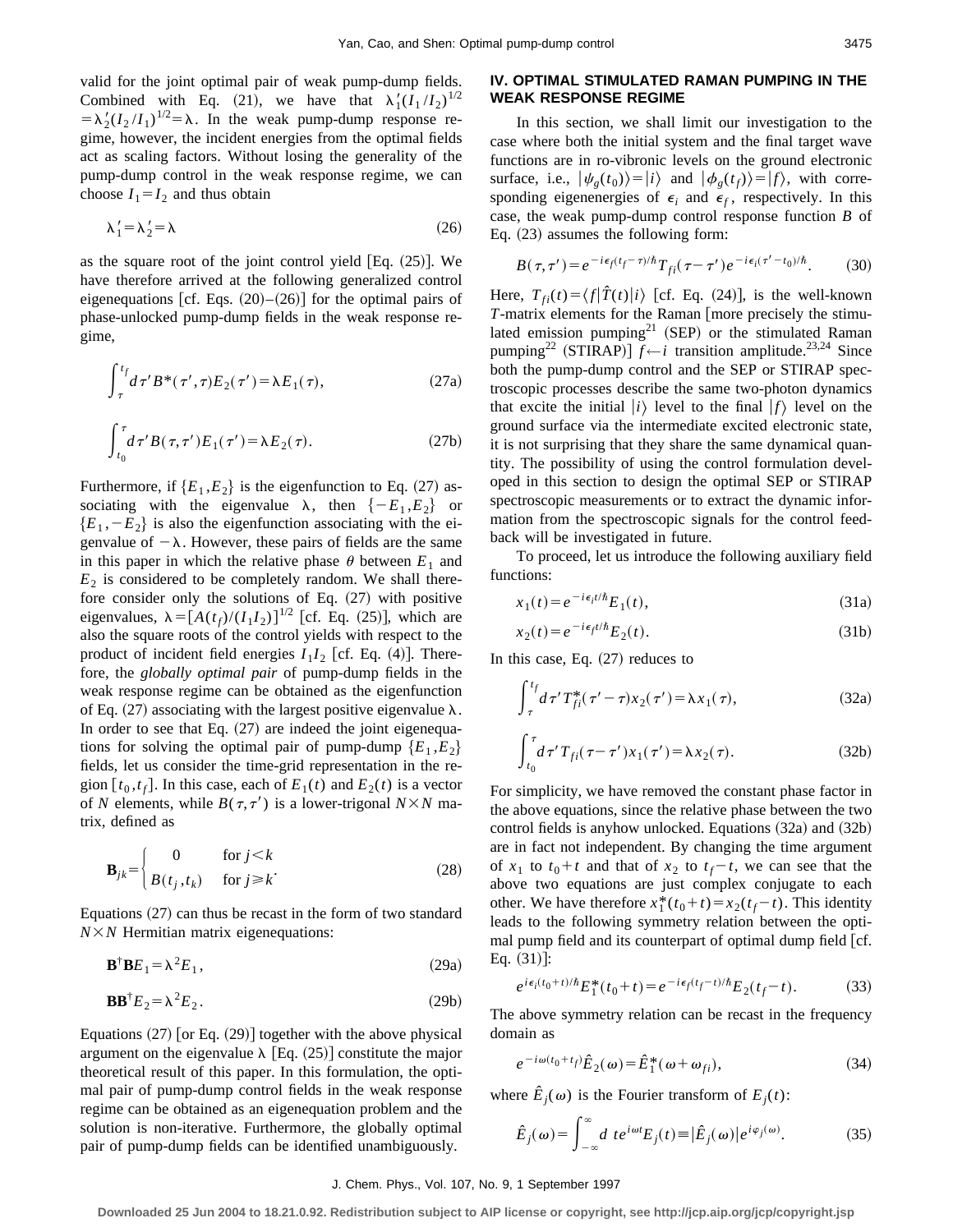

FIG. 1. Globally optimal pair pump-dump fields for the target of  $\nu = 14$  in  $I_2$  *X* surface. The molecule begins at  $\nu = 0$ . The fitted Gaussian pump pulse is also included in the dashed line.

Note that the  $n^{\text{th}}$  order frequency chirp of field  $E_j$  is defined by  $c_j^{(n)} = d^{n+1}\varphi_j(\omega = \overline{\omega}_j)/d\omega^{n+1}$ , where  $\overline{\omega}_j$  is its central frequency. Equations  $(33)$  and  $(34)$  lead therefore to the following conclusions for the optimal pair of pump-dump fields,  ${E_1, E_2}$ : (i) their frequency chirps are of the same value but opposite in signs; (ii) their temporal spectra,  $|E_j(t)|^2$ , are symmetric about the center, i.e.  $(t_0 + t_f)/2$ , of the interaction region  $[t_0, t_f]$ ; (iii) the power spectrum of the optimal dump field,  $|\hat{E}_2(\omega)|^2$ , is red (Stoke) shifted by  $\omega_{fi} = (\epsilon_f - \epsilon_i)/\hbar$ compared with that of the pump field,  $|\hat{E}_1(\omega)|^2$ . The above three properties of optimal pair of pump-dump fields hold for the control of eigenstate in the absence of dephasing and relaxation processes.

As an example of implementation the formalism developed in this section, let us consider the pump-dump control of vibrational excitation in the iodine molecule. The molecule begins in its ground *X* state which is coupled to the excite *B* state via pump or dump field interaction. For simplicity, we assume that the molecule begins at the vibronic ground  $\nu=0$  level in *X* and neglect the effects of molecular rotation. The potential functions for  $I_2$  vibration in the electronic ground *X* state and in the electronic excited *B* state are chosen as the same as those used in Ref. 18. The target is chosen to be the  $\nu=14$  vibronic level in *X*, and the target time is set to be  $t_f$ =350 fs. The Raman frequency between the final target and the initial vibronic level is  $\omega_{fi}$ =2876 cm<sup>-1</sup>. Shown in Fig. 1 and Fig. 2 are, respectively, the temporal and spectral profiles of the globally optimal pair of pump-dump fields evaluated by using Eqs.  $(27)$ with Eq. (30). Each field in this globally optimal pump-dump pair consists of a nearly transform-limited pulse with the temporal FWHM of 165 fs. The globally optimal pump field has the temporal center at 161 fs and the spectral center at  $\omega_1$ =3030 cm<sup>-1</sup>+ $\omega_{eg}$  (i.e., the excess carrier frequency of 3030 cm<sup>-1</sup>). As the symmetry relation [Eqs.  $(33)$  or  $(34)$ ], the corresponding dump field centers at 189 fs (i.e.,  $t_f$ -161 fs) with the carrier frequency of  $\omega_2 = \omega_1 - \omega_{fi}$ . In order to understand the physical meaning of the carrier frequency of the globally pump field, we also include in Fig. 2 a dashed curve for the finite-time Raman excitation profile signal, defined by (assuming  $t_0=0$ )



FIG. 2. Globally optimal pair pump-dump fields as the same as Fig. 1. Included in the dashed line is also the Raman excitation profile defined in Eq.  $(36)$ .

$$
S_R(\omega; t_f) = \left| \int_0^{t_f} dt \ e^{i(\omega + \epsilon_i/\hbar)t} T_{fi}(t) \right|^2.
$$
 (36)

It is clear that the globally optimal pump field carries the frequency  $\omega_1$  at which the Raman excitation profile reaches its global maximum. For comparison, we consider also the pair of Gaussian pulses whose temporal and spectral centers, and temporal FWHM's are set to be those of the globally optimal pump-dump fields pair. Shown in the dashed curve in Fig. 1 is the temporal profile of the fitted Gaussian pump pulse. The corresponding fitted Gaussian dump field is not plotted since it can be obtained by the symmetry relation of Eq. (33). Figure 3 presents the control yield,  $A(t)/(I_1I_2)$ with respect to  $\lambda_{\text{max}}^2$  [Eq. (25)] as a function of time. The solid line is for the globally optimal pump-dump pair while the dashed line is for the fitted Gaussian pump-dump pair  $[cf.$ the dashed curve in Fig. 1, which reaches about  $90\%$  of the globally optimal result. In order to investigate the key factors in the present control system of study, we also shift the temporal centers of both the pump and dump pulses to 175 fs, the center of the control interaction interval, while remain the optimal carrier frequencies untouched. The resulting yield in this case reduces only slightly further. The above analysis implies that the key factor in the present control



FIG. 3. Relative control yield  $y(t)$  [cf. Eq. (25)] with respect to  $\lambda_{\text{max}}^2$  for both the globally optimal pair of pump-dump fields (solid) and the fitted pair of Gaussian fields (dashed).